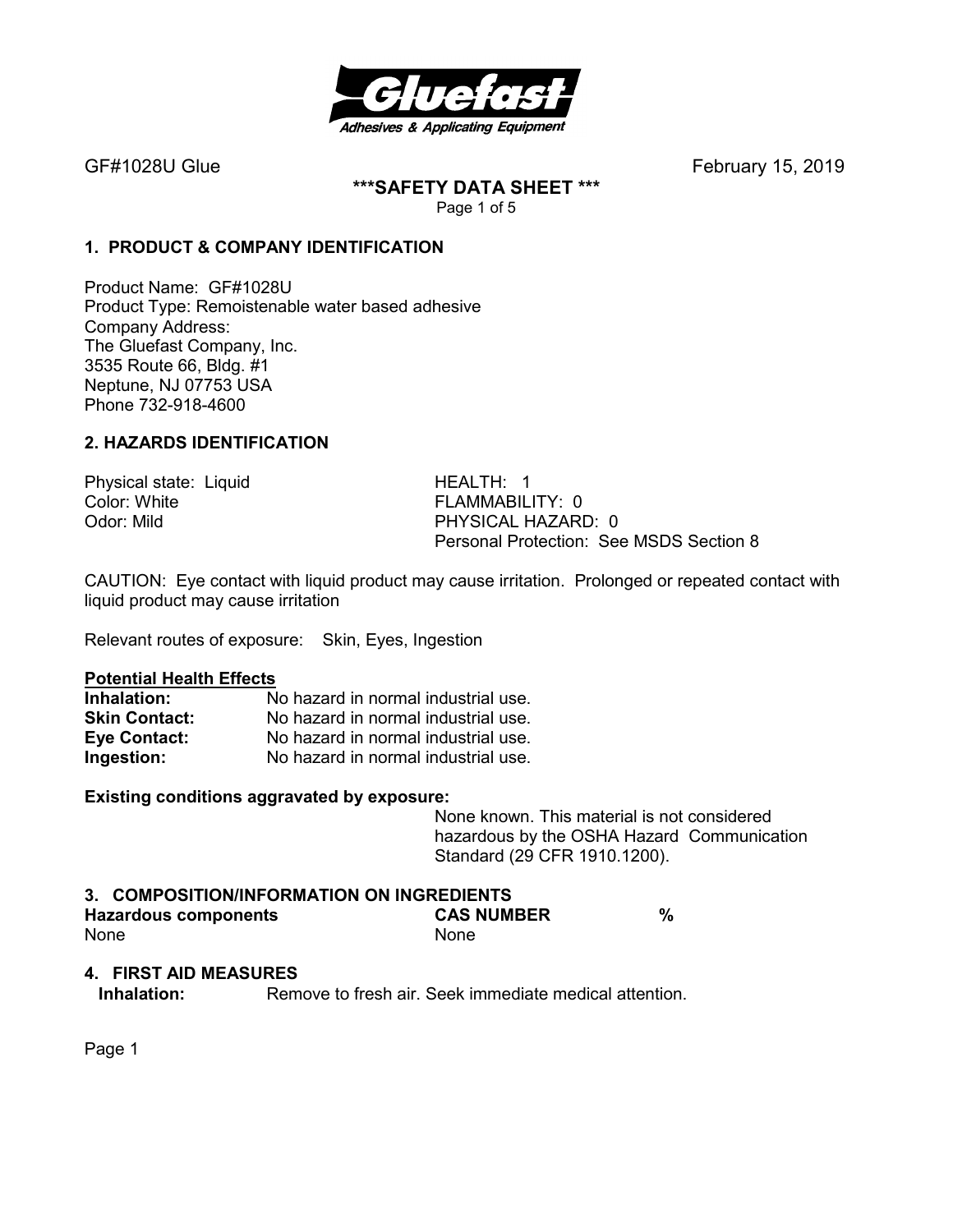

#### **\*\*\*SAFETY DATA SHEET \*\*\***

Page 2 of 5

**Skin contact:** No known EFFECT on skin contact, rinse with water for a few minutes. **Eye contact:** Flush eyes with large amounts of water until irritation/burning subsides, at least 15 minutes. If irritation persists, get medical attention. **Ingestion: Do not induce vomiting. Seek medical attention immediately.** 

| <b>5. FIRE FIGHTING MEASURES</b>           |                |
|--------------------------------------------|----------------|
| Flash point:                               | Not applicable |
| Auto ignition temperature:                 | Unknown        |
| <b>Flammable/Explosive limits - lower:</b> | Not applicable |
| Flammable/Explosive limits - upper:        | Not applicable |
| <b>Extinguishing media:</b>                | Not applicable |
| Special firefighting procedures:           | Not applicable |
| Unusual fire or explosion hazards:         | Not applicable |
| <b>Hazardous combustion products:</b>      | Not applicable |

# **6. ACCIDENTAL RELEASE MEASURES**

Use personal protection recommended in Section 8, isolate the hazard area and deny entry to unnecessary and unprotected personnel.

| <b>Environmental precautions:</b><br><b>Clean-up methods:</b> | Do not flush to storm sewer or waterway. Dispose of<br>according to local and regional authority<br>requirements.<br>Spills should be taken up with suitable absorbent and<br>placed in containers. Spill area can be washed with<br>water; collect wash water for approved disposal. |
|---------------------------------------------------------------|---------------------------------------------------------------------------------------------------------------------------------------------------------------------------------------------------------------------------------------------------------------------------------------|
| 7. HANDLING AND STORAGE                                       |                                                                                                                                                                                                                                                                                       |
| Handling:                                                     | Open drum in ventilated area. Avoid breathing<br>vapors, gas, fumes or spray. Wear suitable protective<br>clothing. Rotate stock using oldest firs.                                                                                                                                   |
| Storage:                                                      | $40 - 100 F$                                                                                                                                                                                                                                                                          |
|                                                               | Store at room temperature. Do not store in aluminum<br>metal tanks. Steel or concrete tanks may be used.<br>Shelf life is three months.<br>KEEP FROM FREEZING.                                                                                                                        |
|                                                               |                                                                                                                                                                                                                                                                                       |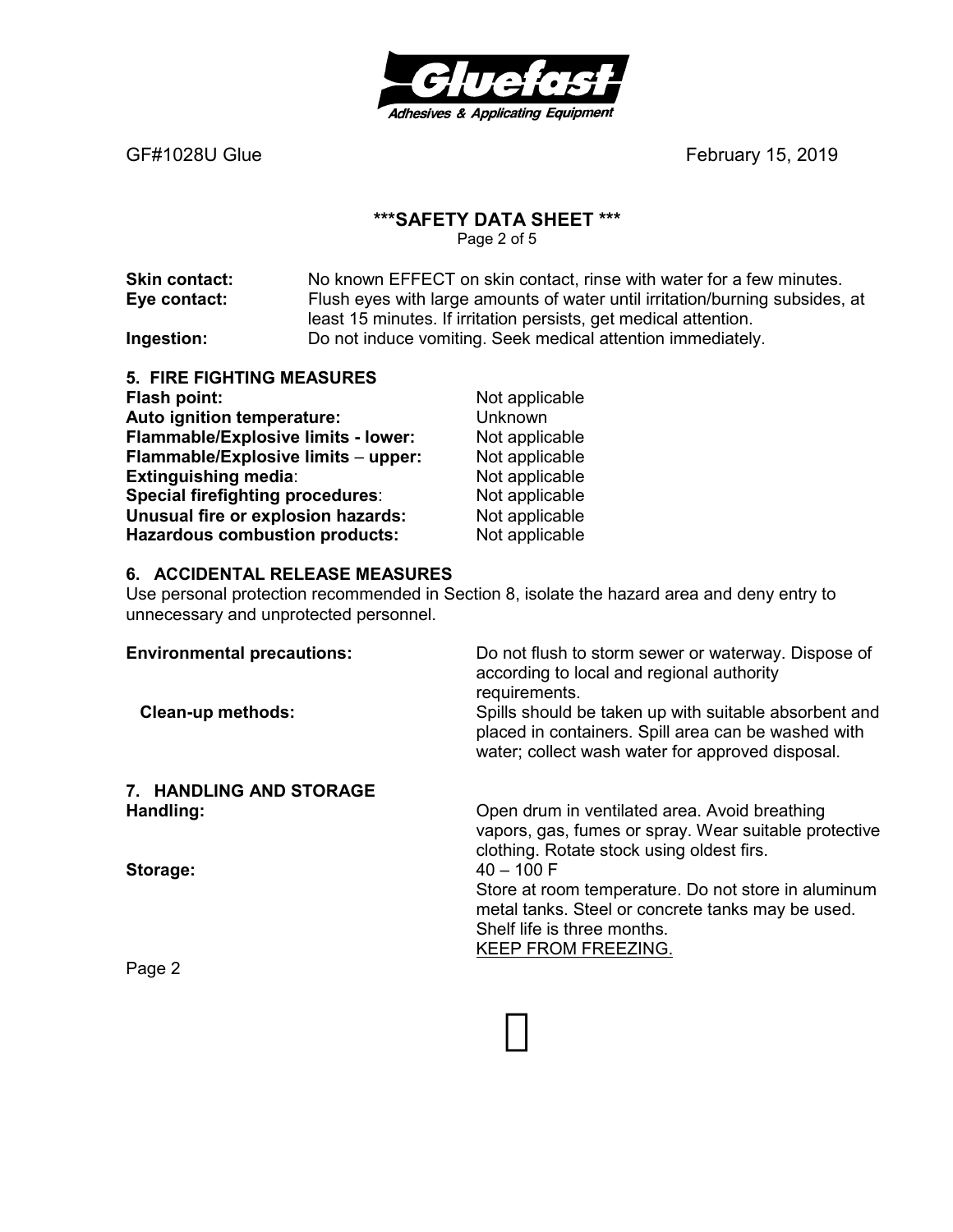

٦

# **\*\*\*SAFETY DATA SHEET \*\*\***

Page 3 of 5

# **8. EXPOSURE CONTROLS/PERSONAL PROTECTION**

**Employers should complete an assessment of all workplaces to determine the need for, and selection of, proper exposure controls and protective equipment for each task performed. Hazardous components ACGIH TLV OSHA PEL AIHA WEEL OTHER**

| <b>Hazardous components</b>             | ACGIH ILV       | USHA PEL                           | AIHA WEEL                                            | UIHER |
|-----------------------------------------|-----------------|------------------------------------|------------------------------------------------------|-------|
| None                                    | None            | None                               | None                                                 | None  |
|                                         |                 |                                    |                                                      |       |
| <b>Engineering controls:</b>            |                 | General, local exhaust sufficient. |                                                      |       |
| <b>Respiratory protection:</b>          |                 | Can use NIOSH approved respirator. |                                                      |       |
| <b>Eyeface protection:</b>              |                 |                                    | Wear safety glasses with side shields.               |       |
| <b>Skin protection:</b>                 |                 |                                    | Rubber, plastic or PVC gloves should be worn.        |       |
|                                         |                 |                                    | Safety shoes or rubber boots and clothing cover. If  |       |
|                                         |                 |                                    | splashed, wash with soap and water to remove         |       |
|                                         |                 | from skin immediately.             |                                                      |       |
| 9. PHYSICAL AND CHEMICAL PROPERTIES     |                 |                                    |                                                      |       |
| <b>Physical state:</b>                  | Liquid          |                                    |                                                      |       |
| Color:                                  | White           |                                    |                                                      |       |
| Odor:                                   | Mild            |                                    |                                                      |       |
| <b>Odor threshold:</b>                  | Not available   |                                    |                                                      |       |
| Ph:                                     | 6.0             |                                    |                                                      |       |
| <b>Vapor Pressure:</b>                  | 17.5 (20 C)     |                                    |                                                      |       |
| <b>Boiling Point/range:</b>             |                 |                                    | lowest known value is 100 degrees C (212 F).         |       |
|                                         |                 |                                    | Weighted average: 113.13 degrees C (235.6)           |       |
|                                         | degrees F)      |                                    |                                                      |       |
| <b>Melting Point/range:</b>             |                 |                                    | May start to solidify at 0 degrees C (32 F) based on |       |
|                                         | data for: water |                                    |                                                      |       |
| <b>Freezing Point range:</b>            | 0° C (32°F)     |                                    |                                                      |       |
| Specific gravity:                       | 1.23            |                                    |                                                      |       |
| Vapor density:                          | highest 3.1     |                                    |                                                      |       |
| <b>Flash Point:</b>                     | Not Applicable  |                                    |                                                      |       |
| Flammable/Explosive limits - lower:     | Not applicable  |                                    |                                                      |       |
| Flammable/Explosive limits - upper:     | Not applicable  |                                    |                                                      |       |
| <b>Autoignition temperature:</b>        | Unknown         |                                    |                                                      |       |
| <b>Evaporation rate:</b>                | 1 (Water)       |                                    |                                                      |       |
| <b>Solubility in water:</b>             | <b>Miscible</b> |                                    |                                                      |       |
| Partition coefficient (n-octanol/water) | Not applicable  |                                    |                                                      |       |
| <b>VOC content:</b>                     | 2%              |                                    |                                                      |       |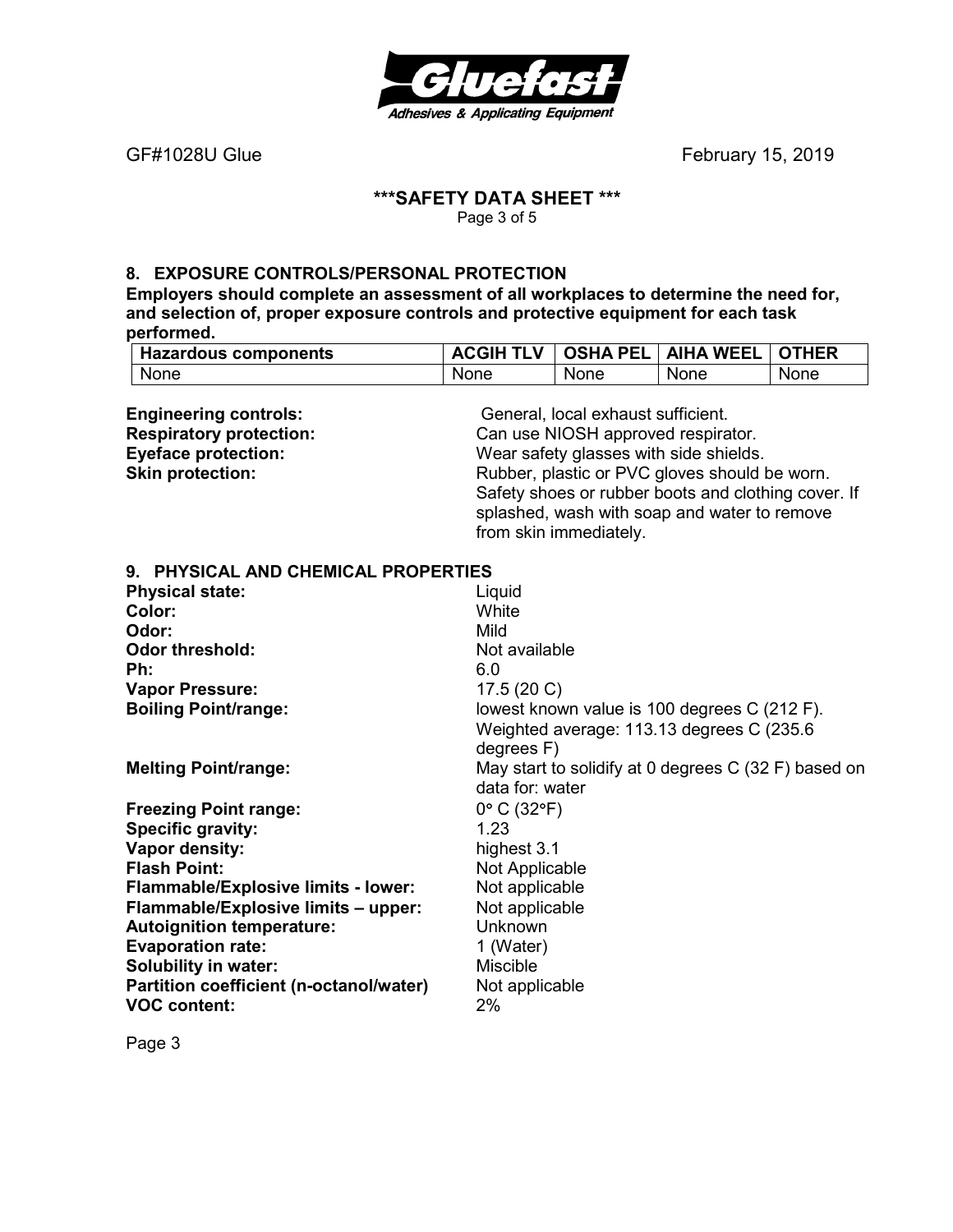

## **\*\*\*SAFETY DATA SHEET \*\*\***

Page 4 of 5

## **10. STABILITY AND REACTIVITY**

| Stability                                                        | <b>Stable</b>                   |
|------------------------------------------------------------------|---------------------------------|
| Hazardous reactions:                                             | <b>None</b>                     |
| Hazardous decomposition products Carbon monoxide, carbon dioxide |                                 |
| Incompatible materials:                                          | Materials that react with water |
| Conditions to avoid:                                             | Do not freeze                   |
|                                                                  |                                 |

#### **11. TOXICOLOGICAL INFORMATION**

| Hazardous components NTB Carcinogen |             |                        | IARC Carcinogen   OSHA Carcinogen |
|-------------------------------------|-------------|------------------------|-----------------------------------|
|                                     |             |                        | (Specifically Regulated)          |
| None                                | <b>None</b> | <b>None</b>            | None                              |
|                                     |             |                        |                                   |
| Hazardous components                |             | <b>Health Effects/</b> |                                   |
|                                     |             | <b>Target Organs</b>   |                                   |
| None                                |             | None                   |                                   |

## **12. ECOLOGICAL INFORMATION**

Ecological information: None available

# **13. DISPOSAL CONSIDERATIONS**

| Information provided is for unused product only. |               |
|--------------------------------------------------|---------------|
| Recommended method of disposal:                  | Waste disposa |

**Recommended method of disposal:** Waste disposal should be in accordance with existing federal, state and local environmental regulations. Empty containers may contain product residue; follow MSDS and label warnings even after they have been emptied. **Hazardous waste number:** Not an RCRA hazardous waste.

# **14. TRANSPORT INFORMATION**

U.S. Department of Transportation Ground (49 CFR)

| Proper shipping name:                                                                    | GF1028UGL, GF1028UPL, GF1028UDR       |
|------------------------------------------------------------------------------------------|---------------------------------------|
| Hazard class or division:                                                                | <b>None</b>                           |
| Identification number:                                                                   | <b>None</b>                           |
| Packing group:                                                                           | Carton, 5-gallon pail, 55 gallon drum |
| Product is not requisted, non hazardous and not restricted for transport by air or water |                                       |

Product is not regulated, non hazardous and not restricted for transport by air or water.